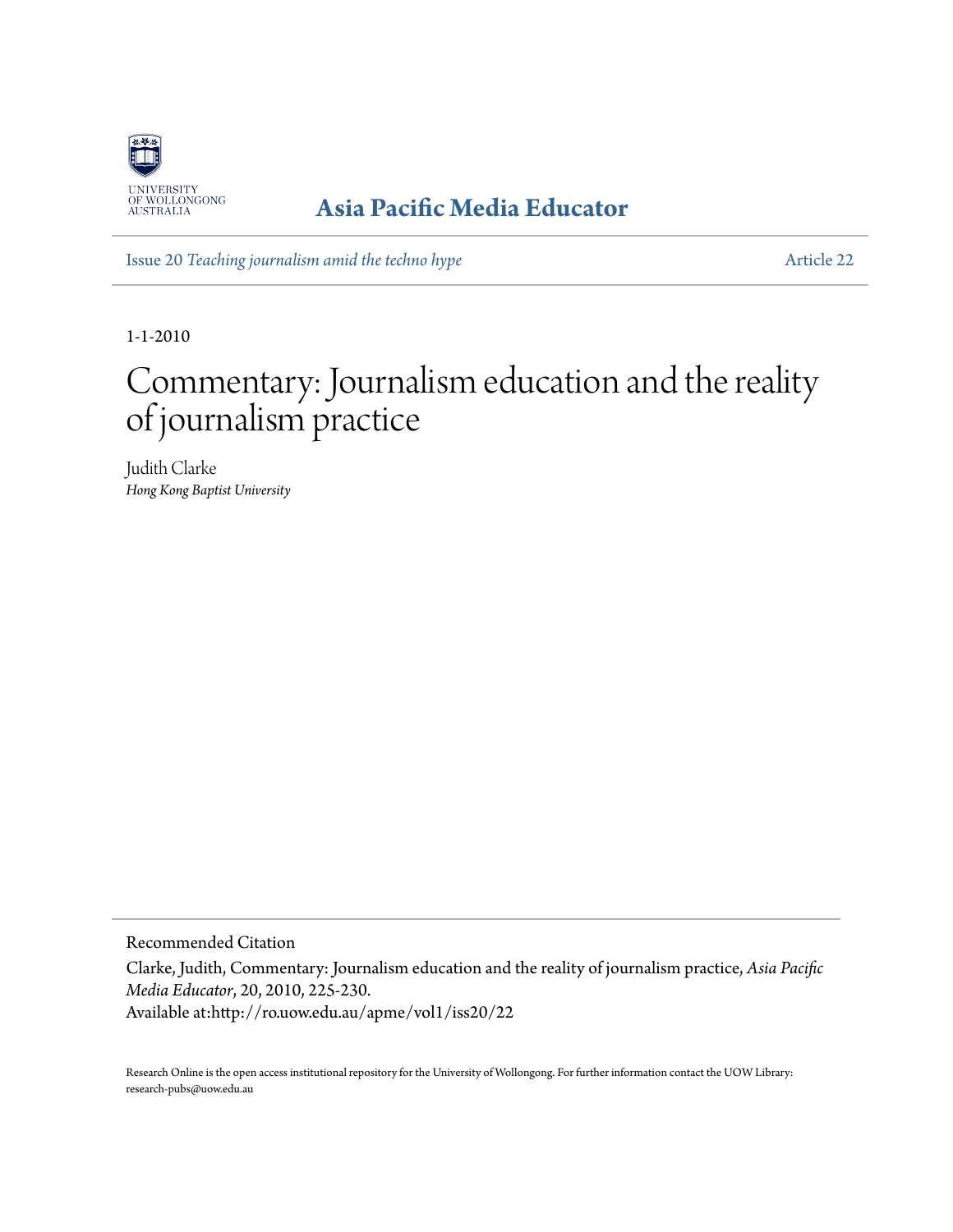## **Commentary** Journalism education and the reality of journalism practice



**Judith Clarke** Hong Kong Baptist University jlc@hkbu.edu.hk

A graduate of our journalism course joined a local Hong Kong paper as a reporter. He was sent to write a story about an elderly mainland Chinese couple who regularly overstayed their two-week tourist permits to run a quilt shop in Kowloon. They would come across the border for the good business season before the lunar new year and go back when things quietened down, with border officials apparently turning a blind eye.

A small story, with a little guilt for the reporter because he was instructed by his editor to tell the pair he was actually promoting their shop. But he was as surprised as the couple were when he found himself later assigned, along with a photographer, to cover the "exclusive" story of their arrest – the editor had called the immigration authorities, who swooped on the shop and took them away.

What kind of journalism is this? The couple were certainly doing something illegal, and many good citizens would have done likewise and told the authorities. But setting it up just to get a story? And, a rather weak one at that. Is it the job of journalists to make a story happen? This one undoubtedly stemmed from the pressures of Hong Kong's cut-throat news market. Our graduate felt so uncomfortable with this assignment and others like it that he quit journalism and became a teacher.

The biggest omission in what students are taught in journalism classes at university is what the profession is really like. School leavers apply because of the apparent attractions of the career. One's name becomes well known, and maybe one's face as well. One meets celebrities, one treads the corridors of power, one uncovers wrongdoing, and one helps people. All these things are possible, but the early experience of journalism as an intern or junior reporter with no control over what's covered may be one of sheer disillusionment if this impression is not tempered with an understanding of what really makes journalism work.

A good course will teach that "best practices" in journalism are not just rejecting "unethical" trends as commercially driven reporting and power manipulation, but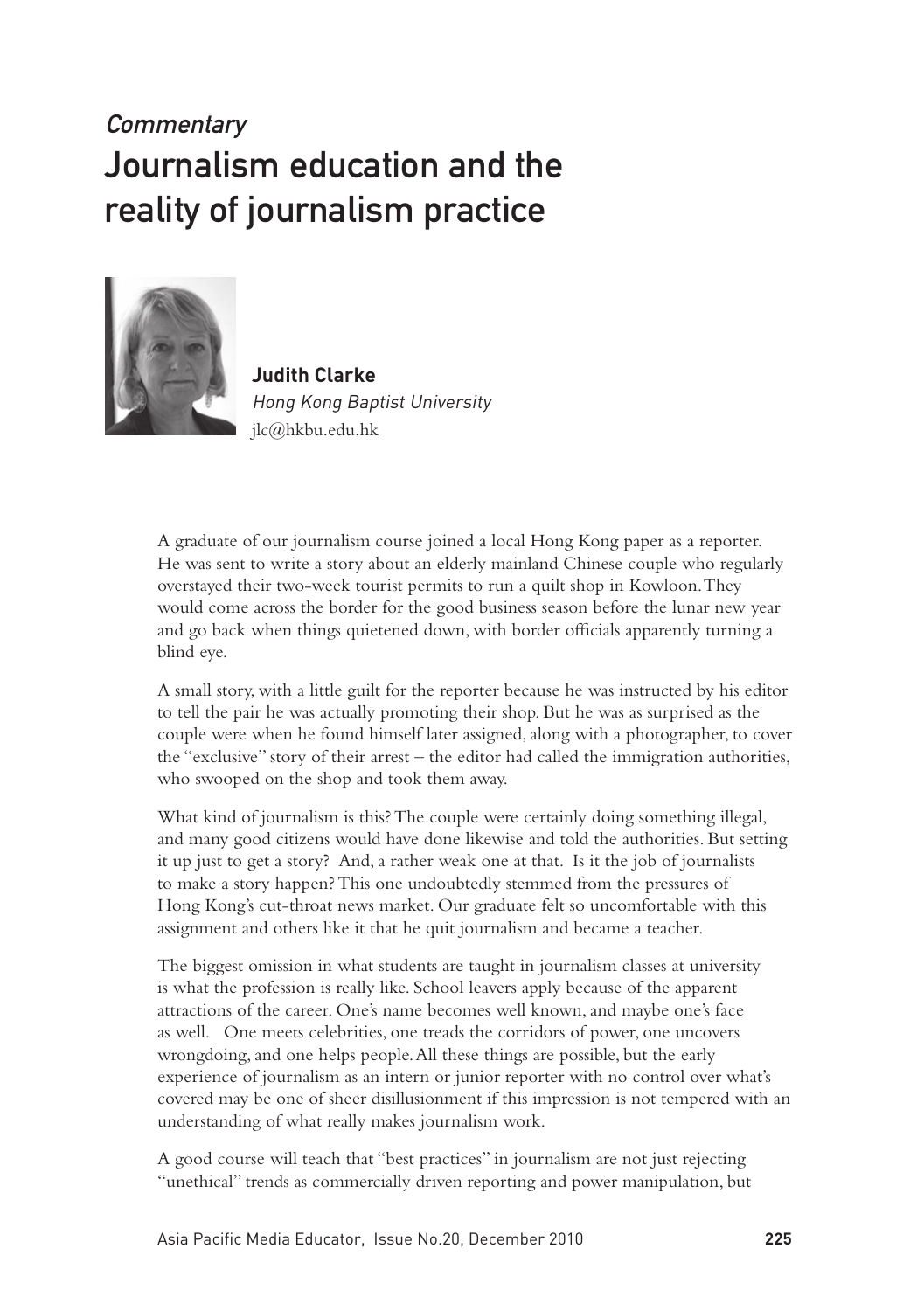understanding that these are fixtures in a profession that is fraught with difficulties on all levels. Here are the main reasons:

- Just the process of translating an event, a trend, or a performance, into a "story" is philosophically problematic. As the American researcher Mitchell Stephens points out in his 1997 book *A history of news* (p. 247): "When words are herded into any rigid format – from news ballad to two-minute videotape report – their ability to re-create events in their fullness may suffer...."<sup>1</sup> Even pictures may not convey the truth. The famous video of the pulling down of the statue of Saddam Hussein in Baghdad, showing a crowd of cheering Iraqis, was shown to give a false impression: once the whole square came into view it could be seen that the crowd was rather small. Journalists can only do their best to convey what they understand to be happening.
- • Accuracy itself is far more difficult than it looks. I learned as a teenager that even eyewitnesses could be wrong. I was waiting for the coach to a netball match one Saturday morning and witnessed a crash in which the son of our school caretaker died after being thrown from his motorbike. In my shock and sadness I lost the plot. At the inquest I found that my memory of the event was completely different from what had actually happened. But experts can also be wrong, and then there are the machinations of the many who wish to put a certain view of things into the media. As long ago as the 1960s Daniel Boorstin was decrying coverage of "pseudo-events" that had no real news value other than the event itself.<sup>2</sup> Today the public relations business is vast and we don't even question these made-for-the-media happenings. And what of the powerful who can control the media? We'll take that one up again below.
- News needs to be newsworthy. A bit of an obvious statement, but not when you are the editor who has to assign the stories and organise the news product. On a slow day news has to be found even if there isn't much, hence the "helping along" of such stories as the quilt-vending illegals. In my very early days as a radio reporter I was sent to cover a speech by a social welfare sector official and was told that I didn't have to do a story unless something unexpected happened. So I came back with a tape but no story to find my editor frantic to fill the 6 o'clock news bulletin. He grabbed my tape, listened to it until he found an "angle", and then put it on the news. I felt both inadequate and embarrassed, and I suspect he did too. Goodness knows what the source thought when he heard it.
- • Newsrooms are very conflictual.The editor-reporter relationship is fraught with problems because of the difference in their work and their goals – the reporter wants to reflect correctly the words and meaning of the source, the editor wants to produce a highly newsworthy story. The two rarely coincide, and the newsroom is a pressure cooker where tempers flare.
- • Where there's media, there has to be money.As the British academics James Curran and Jean Seaton so clearly demonstrate, from the mid-19<sup>th</sup> century advertising brought big money into the news equation, putting out of business much of the working class press that relied for its income on cover charges alone.<sup>3</sup> The figurative "free market place of ideas" became a true market place. Websites have provided a new platform for the expression of opinion, but that has put even more pressure on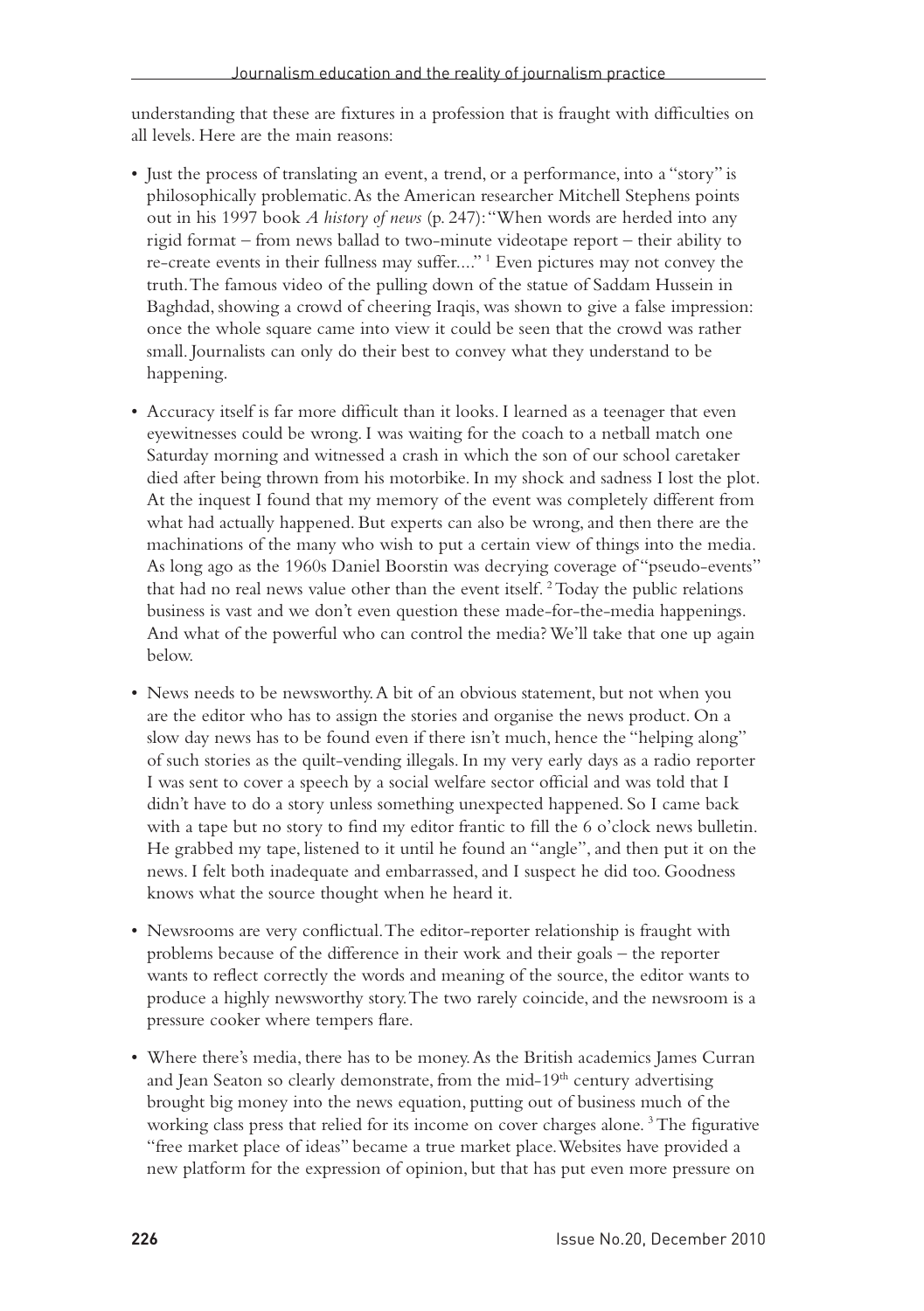the traditional media – and big business is already taking over large portions of the internet.

- Even in democratic countries news has links with the political élite. As the American critics Edward Herman and Noam Chomsky, Ben Bagdikian and Robert McChesney show,<sup>4</sup> the major US media are merging into ever-larger conglomerates that have strong ties to the power establishment, so that stories negative to their interests may be played down or ignored. The work of Daniel Hallin and Todd Gitlin <sup>5</sup> finds that non-establishment views are marginalised in the news because they don't fit. And that is just in America, which considers itself a bastion of the free press. In Asia many governments are far more intrusive.
- The news has to be done at breakneck speed. I was once assigned to write a sidebar on the history of Vietnam-China relations "by 4 o'clock this afternoon". The result was far from a classic of history but I've kept it as a reminder. The speed factor limits what can be done in most stories. Gaye Tuchman's early study found that this makes reporters rely on establishment figures for information and marginalise nonmainstream viewpoints. 6

To compound matters, journalism in Asia has its own special difficulties. It doesn't have the glamour or respect the profession commands in the west. It's ill-paid (young reporters' salaries are far lower than those of budding civil servants, teachers or public relations people), the hours are long and the work can be uncomfortable. And more often than not you have no control over what you report: if it's not editors (with a proprietor breathing down their neck) for whom dwindling sales threaten the company's very existence, it's a government that spins, manipulates, censors or even arrests in the name of making sure that the 'right' news is published and the 'wrong' news isn't. In some places it is also a dangerous job. Just check the website of the French watchdog Reporters Sans Frontières. In the Philippines, 27 journalists were among 50 people who died in a massacre in November 2009; in China 49 bloggers are in jail, the largest number of imprisoned cyber-dissidents of any country in the world; and in Cambodia critical journalists also face lawsuits in a judicial system that fears their accusers. The odds are stacked against an easy ride in the profession.

Today fewer and fewer news media are training their own staff, leaving the job instead to universities. Universities are keen to open journalism programmes because they are under pressure from governments to finance themselves and journalism is popular with students. University staff, under the erroneous impression that journalism as a subject should be more academic, fill the schedules with theories, more theories and research methods. These are all certainly worthy of study, but the centre of journalism courses should be real knowledge of the profession, real practice and real experience. Anthony Burgess said in his *Homage to Qwertyuiop*, "Art begins with craft, and there is no art until craft has been mastered. You can't create unless you're willing to subordinate the creative impulse to the construction of a form. But the learning of a craft takes time, and we all think we're entitled to short cuts." 7 Universities should ensure that the requisite effort is taken.

The subject should be taught by journalists who understand first-hand the pressures on the profession, for whom ethics is not an academic pursuit that ends up with a list of "shoulds" and "shouldn'ts" in given situations but who have experienced the real problems that don't have comfortable answers. If a journalism lecturer has a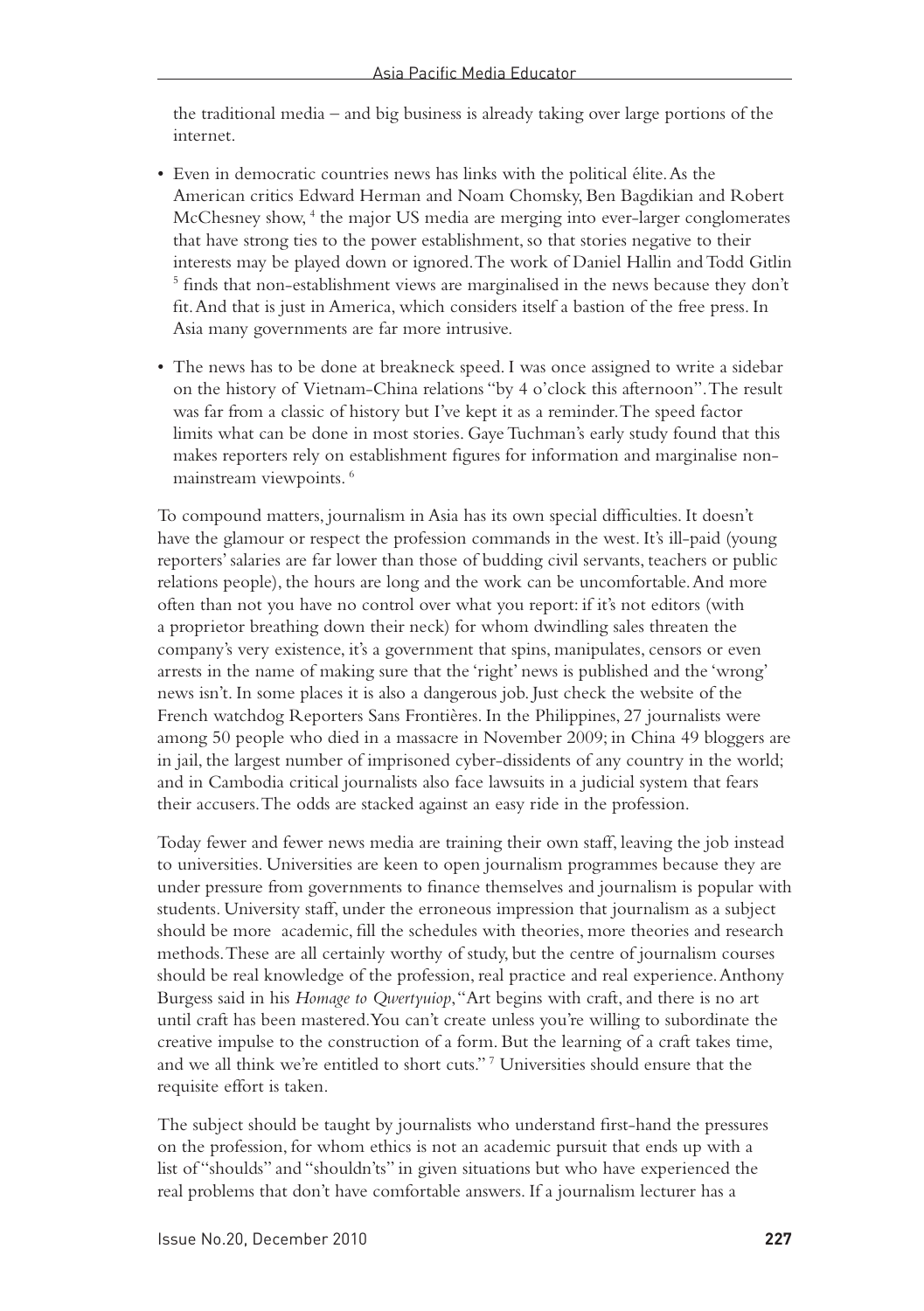PhD, that's to the good, but experience is the key. Students should be provided with opportunities to practise the media in all its forms – print, broadcast, internet – and to develop a reasonable level of professionalism. They should examine the news, visit news organisations, have talks from visiting practitioners, and above all produce their own work. They need to get into situations where they have to deal with the difficulties and constraints all journalists face and to deal with their feelings in facing them. Internships are most beneficial if they can be found. One veteran Hong Kong journalist, RaymondWong, says he feels like putting up a sign in the newsroom for young journalists saying "No one ever told you it was going to be easy".They should know that before they get there.

They should understand journalism as it is, including its compromises – that it has to make money, that it is open to manipulation by sources – and learn that the main object is to inform readers and audiences as accurately as possible about what's going on around them while not getting bogged down or disillusioned by the pressures. Students benefit from knowing about the heroes of the profession, the people who stand out for standing up to big business and big government. In Asia we have quite a few examples, including:

- • Steven Gan and his colleagues at the online newspaper *Malaysiakini*, who have faced government pressure ranging from their reporters being barred from government events to the confiscation of their computers by police and rejection by the Ministry of Home Affairs of *Malaysiakini's* application for a printing press licence. The web publication, which started in November 1999, is still going strong.
- • Radio broadcaster Mam Sonando, whose *Beehive FM 105* station in Phnom Penh was attacked by soldiers during the 1997 coup and shut down the next year during the general election. Sonando himself has been arrested twice, once in early 2003 on charges of inciting the anti-Thai riots and again for three months in late 2005 and early 2006 accused of defaming Hun Sen. Each time he was released without trial. Sonando survives by renting out time to other broadcasters who are critical of the government, including US ones and a local US-supported operation, seen by some as foreign interference.
- • TarunTejpal's *Tehelka.com* in New Delhi pulled off what must be the best-ever sting in Asia when its reporters posed as arms dealers and caught government officials on camera in the act of taking bribes in 2000. Journalists from the website were subsequently arrested, and *Tehelka.com* was more or less squeezed out of business. It has recently returned as a weekly, though has not yet equaled that early investigative reporting.
- • Jimmy Lai, once owner of the clothing chain Giordano, launched *Apple Daily* in Hong Kong in 1995 into a market controlled by a newspaper cartel whose members did their best to keep him out. Lai, who runs magazines as well under his Next Media company, is much maligned for his tabloid journalism, but he is one of the few Hong Kong media proprietors who dares to take on the Chinese government. Lai is best known for saying in the 1990s that the then prime minister Li Peng had the IQ of a turtle's egg. Lai has suffered in consequence the banning of his reporters on the mainland. He defends his tabloid style by saying that the paper needs to make money, and that people like it. When it called on people to demonstrate against a government proposal on security legislation in 2003, a million turned out and the